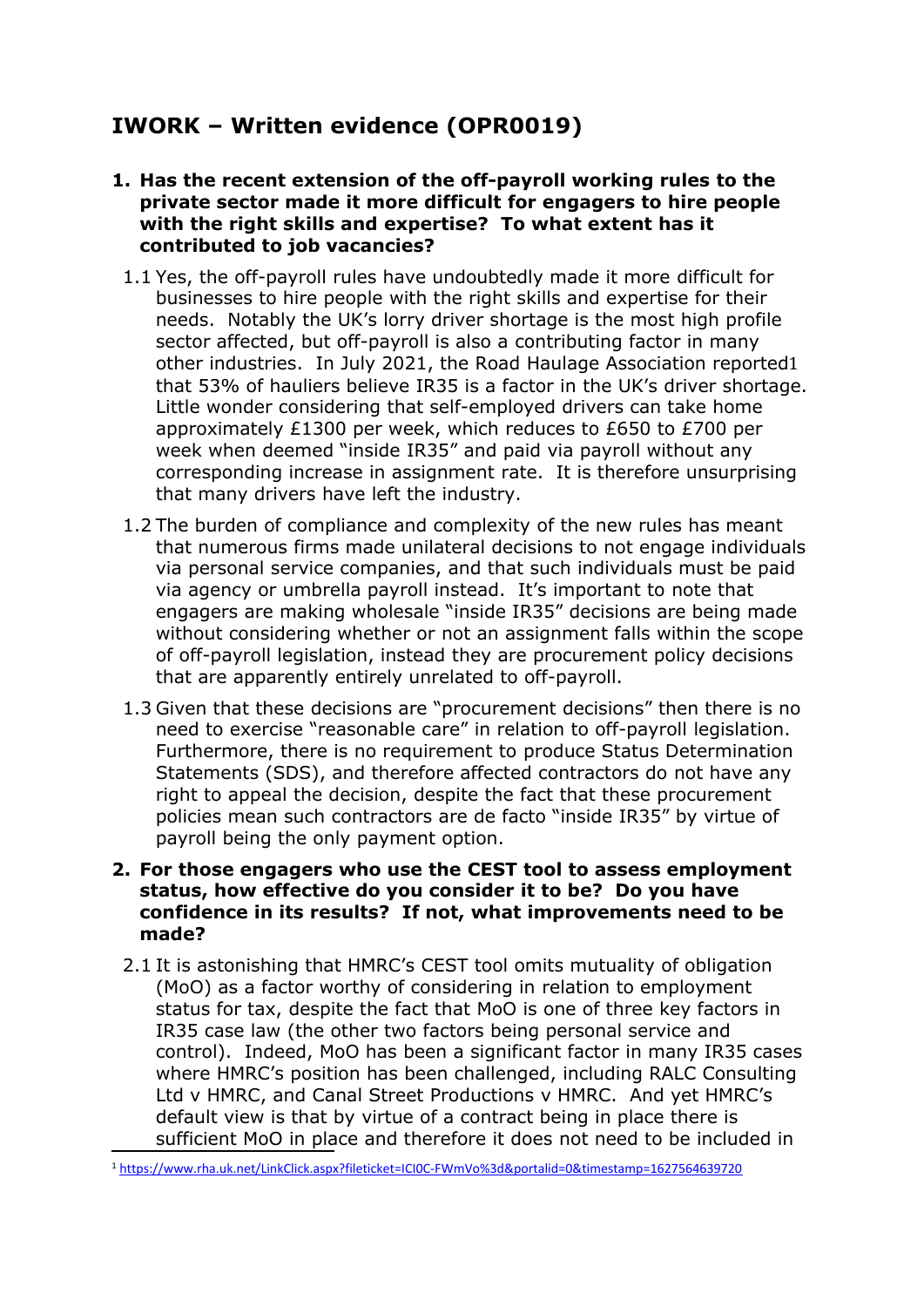their CEST tool. Our founder, Julia Kermode, participated in many heated discussions at the IR35 Forum during which stakeholders sought to rectify HMRC's position, unfortunately to no avail as they chose to resolutely ignore the advice of numerous experts and professionals.

- 2.2 Therefore we recommend that CEST be urgently updated to include MoO as a factor in determining employment status for tax, the absence of this is not only an arrogant disregard for the judiciary but also a very significant weakness which undermines the usefulness of the tool.
- 2.3 A further weakness of the tool is the ability for those using it to properly understand how to use it, and how to interpret the questions in order to correctly answer them. This is a very obvious problem given the number of public sector bodies that used the tool and have since been fined due to inaccurate status determinations – DWP fined £87.9m, Home Office £29.5m and HM Courts and Tribunal Service £12.5m. Whilst we acknowledge that progress has been made to improve the tool and make it clearer for users since it's inception in 2017, more work needs to be done if we are to avoid private sector businesses also being subject to such costly mistakes.
- **3. What changes have engagers had to make to apply the off-payroll rules to contractors, in terms of systems, personnel and training? By reference to your own experience, to what extent (if any) do you consider that compliance costs have increased because of the changes?**
	- 3.1 It is very clear to us that engagers have needed to invest significant sums of money in developing their systems and upskilling their teams to be able to competently apply the off-payroll rules. Prior to setting up IWORK, Julia Kermode worked with several different end-clients to support their off-payroll preparations, and in all of these cases the clients needed to make very significant changes to their systems both in terms of IT and also team structures, roles and responsibilities.
	- 3.2 The off-payroll legislation has created significant confusion within endclients in terms of who within the business should be ultimately responsible for it's implementation – finance director due to the risk of fines and potential future cost? Legal director? HR director due to the impact on people resources? Procurement director due to it being buying services? Payroll team? In reality, businesses needed to convene an off-payroll planning team spanning many different functions, which was in itself costly and time-consuming, plus decide who within the business has final sign-off, and where ongoing implementation responsibility sits within the organisation.
	- 3.3 All of this preparation and planning had to be undertaken alongside grappling with the impact of COVID, the longer term viability of their business, and geographically dispersed staff. It is little wonder then that over half of SME end-clients2 have made the conscious decision to defer the implementation until they are more settled post-pandemic. Of

<sup>2</sup> <https://iwork.co.uk/news/most-mid-sized-businesses-complacent-about-ir35/>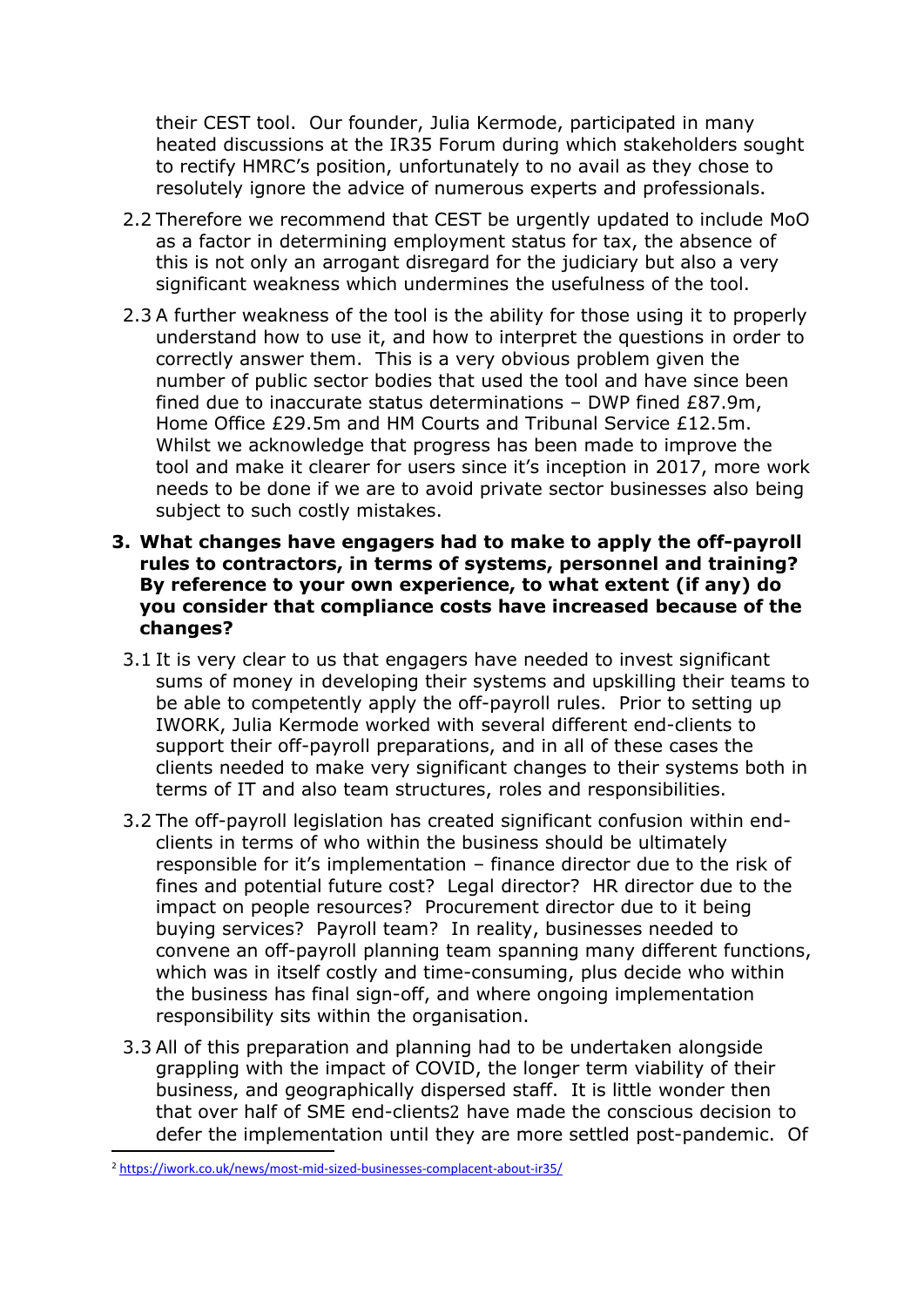course, arguably the planning and preparation should have already been completed pre-pandemic given the original implementation date of April 2020, however it is unsurprising that in reality most businesses had left it until the very last minute when responding to the pandemic had to be prioritised.

- **4. How well has HMRC supported engagers, contractors and their advisers with the implementation of the new rules and is any further or different type of assistance needed?**
	- 4.1 Compared to previous legislation changes, HMRC did a much better job of communicating about the off-payroll changes in the private sector and this was particularly noticeable during the last 6 months prior to implementation. However, there were obviously still many shortcomings given the large number of clients (of various business sizes) who remained unaware of the legislation change right up until immediately before it came in, and some didn't know about it until afterwards.
	- 4.2 The online webinars, (both live and recorded) were a useful communication tool which covered the main aspects well, but we are aware that it inevitably took some time to obtain answers to specific queries submitted to HMRC. The off-payroll changes are complicated for novices to get to grips with so creating clear communications were always going to be a challenge. Therefore, whilst the materials produced served a purpose most businesses required additional support, either from HMRC or via professional advisors.
	- 4.3 HMRC's communications strategy was better for the larger businesses who already had access to a dedicated HMRC advisor by virtue of their size, however businesses without direct access to HMRC personnel were less likely to hear about the change in the first place, and also less able to obtain the answers they needed for their specific circumstances. In addition, an alarming number of contractors were entirely unaware of the change.

#### **5. To what extent has the introduction of the new rules generated disputes between engagers and contractors** *vis a vis* **the rules and how successfully or otherwise have these been resolved?**

- 5.1 The new rules require engagers to take "reasonable care" in establishing their status determinations, however as already outlined rather than considering the off-payroll legislation properly many clients chose to make wholesale procurement decisions to ban the use of personal service companies. In these instances clearly disputes arise from those contractors who must now choose a payroll option should they wish to continue working for their client, however as such decisions are apparently unrelated to off-payroll then there is no process for raising disputes. Contractors were left with a simple decision – accept or reject the new terms.
- 5.2 For those engagers which do consider off-payroll, many are still not issuing status determination statements (SDS): 38% of Randstad's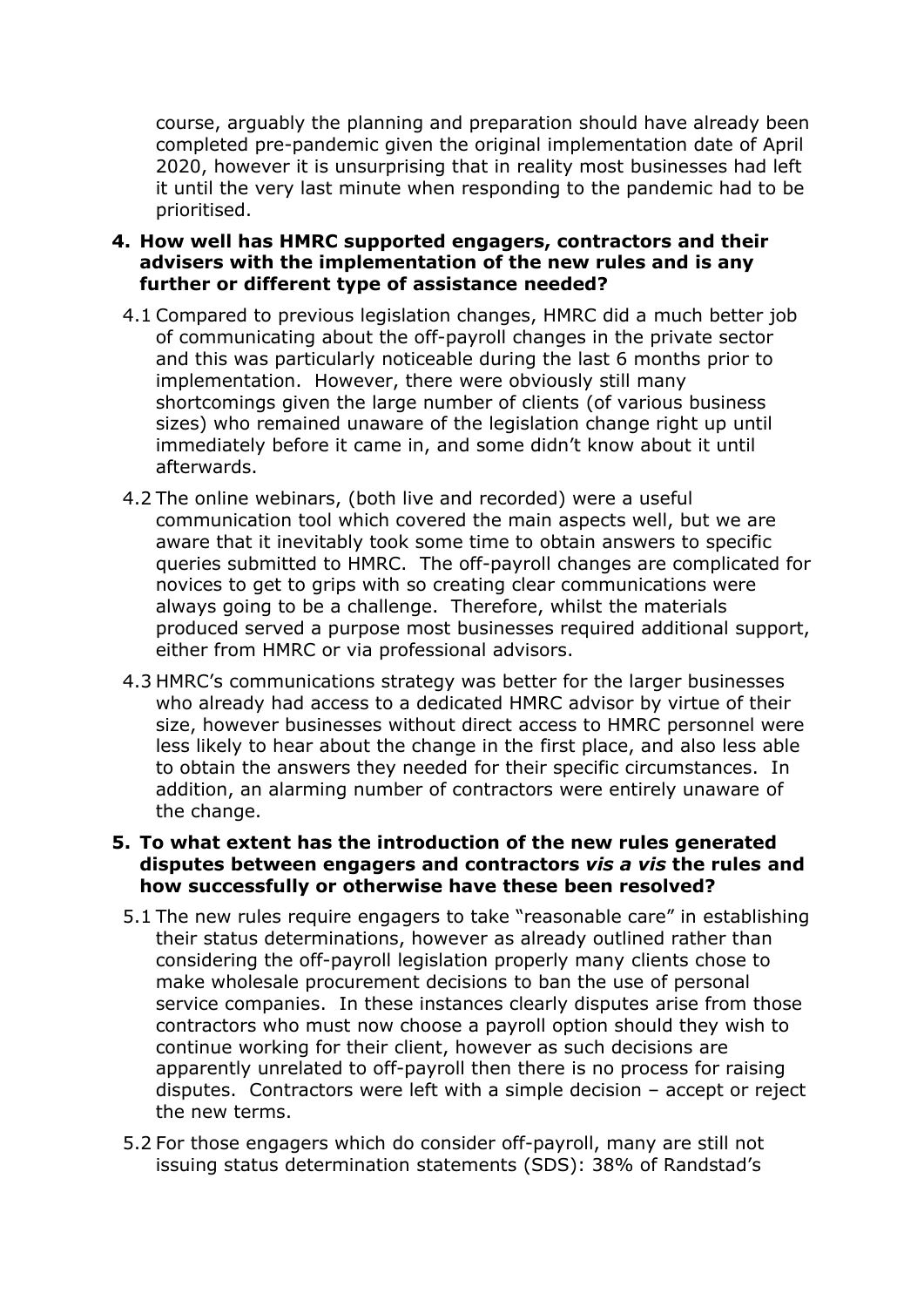contractors state that they have not received an SDS from their client. Without an SDS which includes a rationale for the client's determination, it is nigh on impossible for contractors to effectively dispute the status they have been given, so the legislation requiring clients to have a dispute resolution process is defunct in these scenarios. Without an SDS there is nothing to dispute, and concerningly for affected contractors there are no alternative channels to pursue for redress.

- 5.3 In scenarios where clients do provide status determinations, there are numerous incidents of contractors disagreeing with them, however the affected contractors usually decide against formally appealing their status determinations. The overwhelming view is that the appeals process is pointless given that it is still within the gift of the client to choose to maintain their original position.
- 5.4 Objectively, it does seem odd to have a dispute mediation process governed by one of the parties which has a significant interest and financial risk affected by the outcome. This point was made to HMRC during the consultation stage of the legislation process, and the concerns raised have been borne out. It would be far preferable to have an independent appeals process undertaken by an appropriately qualified and experienced authority (i.e. HMRC) so that both parties can be assured that their perspective will be properly considered, and it is wrong that HMRC continues to effectively delegate even more of their role to businesses.
- 5.5 Despite the obvious shortcomings of the appeals process, there have been a few situations where contractors have successfully changed their clients' view but these scenarios are in the minority. In these instances, success has been dependent on contractors gathering evidence to support their perspective, e.g. a determination from an alternative provider, and robustly arguing their case.

#### **6. What behavioural effects have resulted from the introduction of the new rules in the private sector in terms of the arrangements adopted in hiring contractors?**

- 6.1 Very concerningly the cost of employers NICs for "inside IR35" assignments is effectively being paid by contractors because their contract rates are not being increased to take account of payroll overheads. This contradicts the intention of the legislation which is for engagers of contractors to pay the employers NICs on top of the rate. Whilst it is illegal for any worker in the UK to have employers' NICs deducted from their income this is effectively worked around through ambiguity (deliberate or otherwise) surrounding the advertised pay rate for roles.
- 6.2 Often contracts are advertised as paying a certain rate "inside IR35" or "via an umbrella" and contractors subsequently find that this terminology apparently means that the advertised rate includes all payroll overheads, e.g. rather than earning £X per day they are actually earning £X per day less employers NICs, less apprenticeship levy, less employers pension, less umbrella costs (if applicable), less employees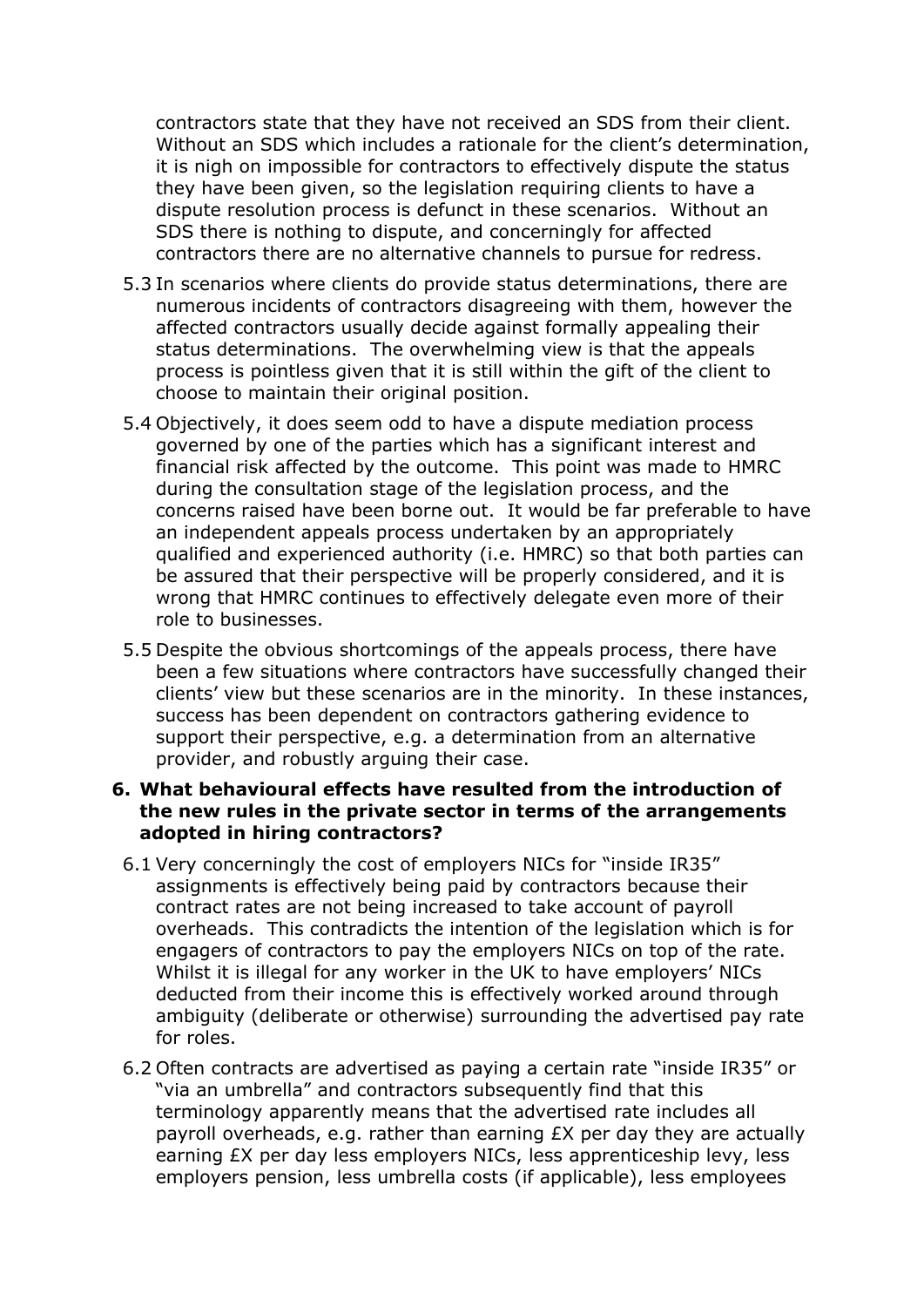tax and NICs. Depending on the specific circumstances of the individual, the reduction in income can be 30-40%, which for most people is unaffordable.

- 6.3 It defies convention to advertise a pay rate which includes all additional on-costs – no permanent salaries are advertised in this manner. Action needs to be taken to ensure that advertised pay rates are always the gross rate that an individual can expect to receive, indeed it is surprising that this isn't already a legal requirement.
- 6.4 In April 2020, a new legal obligation came into effect requiring Key Information Documents (KIDs) to be given to all agency workers prior to them starting work. They are intended to provide important information such as pay rates and any deductions, however most contractors report not receiving them. Action is urgently needed to enforce this legislation.
- 6.5 A further behavioural change is the impact on sole traders, with many engagers wrongly believing them to be within scope of off-payroll and therefore making illogical decisions. One contractor that we spoke to has been forced to be paid via payroll because she is a sole trader, and yet the client engaging her does allow sole traders in other guises (such as gardeners and cleaners) however as she would be performing officebased services they refused to consider her sole tradership.
- 6.6 In addition to wrongly judging sole traders within the scope of offpayroll legislation, we have already outlined that numerous clients making "procurement decisions" to stop engaging personal service companies and/or contractors entirely. Such decisions are entirely attributable to the impact of off-payroll legislation on their business, and many firms have consequently lost the skills and talent that they need in order to recover from the pandemic.
- **7. The government is proposing a new employment body with powers to enforce employment rights, including for those engaged by agencies and umbrella companies. How effective do you think such a body will be in ensuring workers, particularly the lower paid, are treated fairly?**
	- 7.1 Key to the success of the proposed new employment body will be awareness of it's existence, particularly amongst the workers who stand to benefit it. Currently an alarming number of recruitment agencies are unaware of the existence of current regulatory bodies such as BEIS Employment Agencies Standards inspectorate, which is to be expected given the woefully low level of funding that this enforcement body is required to discharge it's powers within. When Sir David Metcalf was Director of Labour Market Enforcement, he proposed that the remit of the Employment Agencies Standards inspectorate should be broadened to encapsulate umbrella companies, which is a sensible suggestion given the synergies, however the proposal cannot hope to be effective or deliver results without a very significant increase in funding to enable success.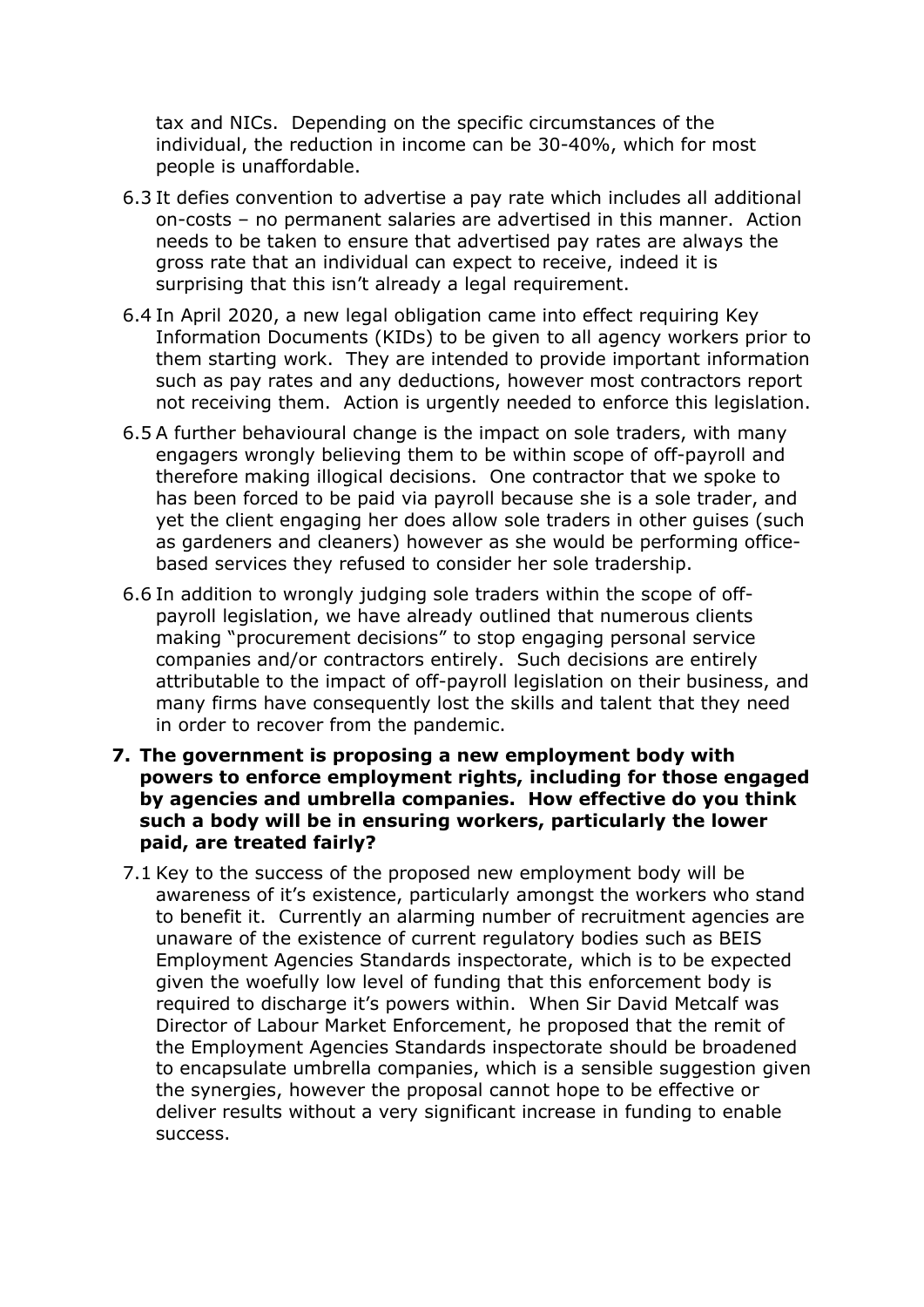- 7.2 The same financial predicament will be true whether or not it becomes the remit of a new employment body; the simple fact is that current enforcement is significantly under-resourced3 and we simply cannot expect additional outcomes without a significant investment.
- 7.3 Furthermore, there continues to be a question of what shape umbrella sector regulation should take in practical terms, despite the government having committed to doing so back in 2018 (published within their Good Work Plan4). Our recent discussions with the BEIS team tasked with implementing regulation of the umbrella sector have been very positive, particularly their commitment to ensuring that any such regulation is effective, fit for purpose and achieves the desired result. This is significant given the widespread perception that the government's commitment to regulate was simply paying lip service to lobbyists and would not have any beneficial impact on workers. The total lack of funding allocated to regulating the umbrella sector so far, despite their commitment in 2018, is also suggestive of apathy from the government.
- 7.4 The government is well aware of many instances of poor practice within the umbrella sector (not just limited to loan schemes) and that workers are being mistreated, including many who are vulnerable and/or lower paid. Given that the off-payroll legislation has created an increase in numbers of people engaged via umbrellas then it is imperative that umbrella sector regulation is progressed imminently.
- 7.5 The complexity of the task to regulate the umbrella sector must not be underestimated, however equally it must not continue to be deprioritised. As minimum, umbrella sector regulation must have a broad enough remit to encompass the following:
	- a. all "umbrellas", i.e. those that employ workers, and those that do not employ workers;
	- b. employment law obligations such as paid holiday, NMW, pension autoenrollment;
	- c. tax compliance, i.e. loan scheme providers must be within scope.
- 7.6 In short, regulation should encompass businesses that undertake payroll functions (using their own PAYE reference number) on behalf of recruitment agencies. The tax compliance point is critical for inclusion in the regulatory remit, and whilst HMRC clearly have a role to play here they have thus far been spectacularly unsuccessful as demonstrated by the many thousands of innocent loan charge victims now facing financial ruin.
- 7.7 There are numerous additional factors that we could list, but the most important point is that effective umbrella regulation will not be straight forward to achieve and therefore will need adequate financial funding. In addition, success will be dependent on a robust communications strategy to ensure that workers are aware of the regulation and route to

<sup>3</sup> <https://www.tuc.org.uk/research-analysis/reports/tuc-action-plan-reform-labour-market-enforcement>

<sup>4</sup> <https://www.gov.uk/government/publications/good-work-plan>